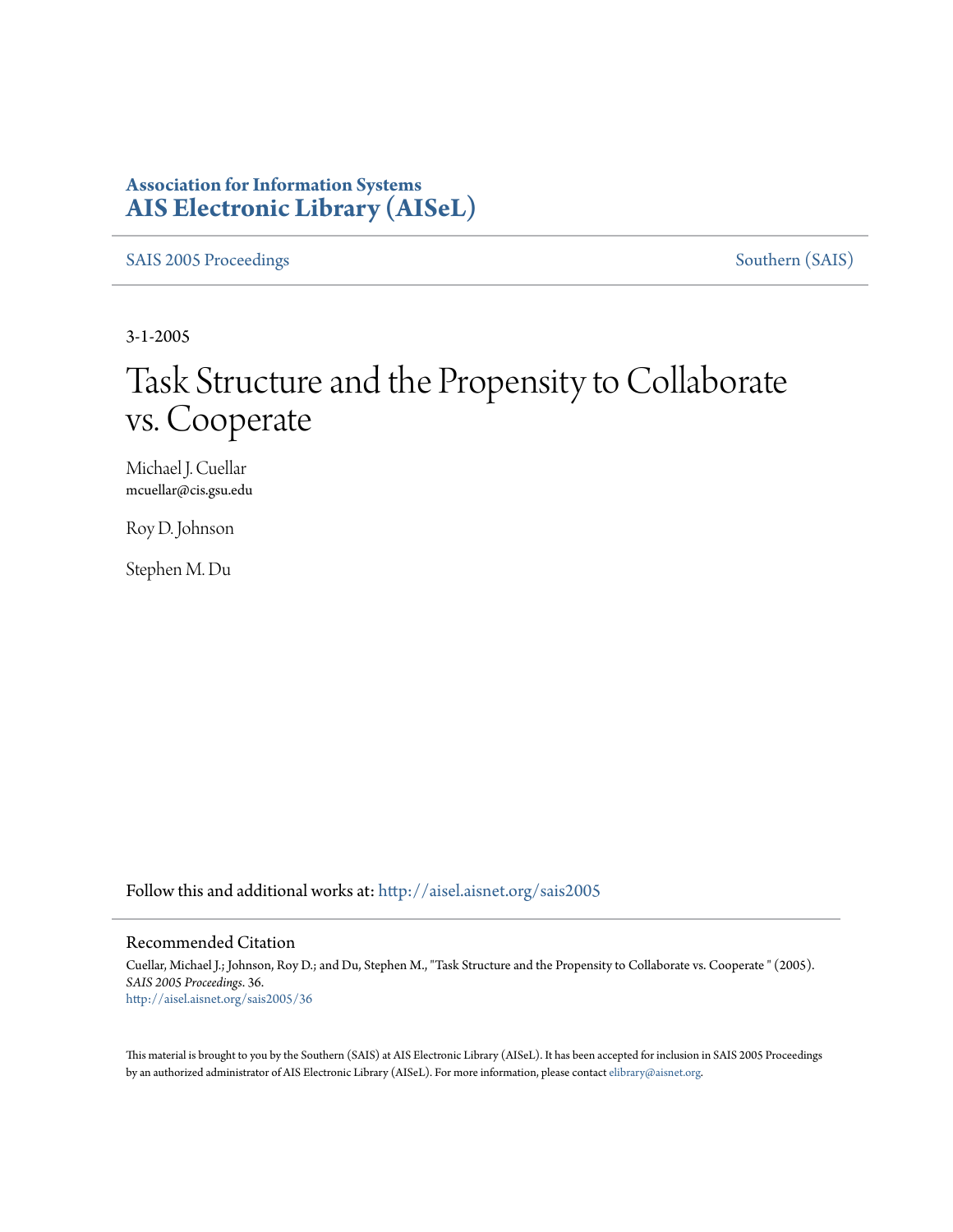## **TASK STRUCTURE AND THE PROPENSITY TO COLLABORATE VS. COOPERATE**

**Michael J. Cuellar Georgia State University**  mcuellar@cis.gsu.edu

**Roy D. Johnson Georgia State University**  roy@gsu.edu

**Stephen M. Du Georgia State University**  steve@dufamily.com

### **Abstract**

*Researchers have long studied the group dynamics of teams with the goal of making teams more effective. This study looks at the task structure to determine if groups are more likely to collaborate or cooperate to successfully complete a project. Initial findings indicate that the higher the structure of a project the more likely teams will gravitate to cooperation while the less structured the project the more likely teams are to work collaboratively. Initial findings indicate that the determination of the "structuredness" of a project is a subjective rather than objective assessment.* 

**Keywords:** Collaboration, Cooperation, Small Groups, Student Teams, Task Structure

### **Introduction**

Many projects can be broken down and modularized to allow individuals to work on separate tasks while other projects require the group to work together as a whole. The business world has long focused on effective and efficient team processing which calls for groups to work together to successfully complete projects of various sizes, complexity, and structure. In education, the authors' experience has been that most instruction has focused on individual activity. Even when group projects are assigned, it is found that many teams simply divide the work so that it can be done independently with a minimum amount of collaborative activity. The question then arises, how can an instructor at the undergraduate level create projects that encourage teams to collaborate on projects? The way a task is structured may be one effective way to encourage collaboration within teams. This paper examines the impact of task structure on the use of collaboration and cooperation by small undergraduate teams to successfully complete projects in an introductory information systems course.

### **Background**

Team work division in a problem solving context can be viewed as a continuum from competition to cooperation to collaboration. Many equate cooperation with collaboration. Roschelle et al. (1995) define collaboration as "a coordinated, synchronous activity that is the result of a continued attempt to construct and maintain a shared conception of a problem (p. 2)." Cooperation might then be defined as a form of asynchronous collaboration. Thus one can distinguish cooperation from collaboration as each team member working separately or independently from the other team members on previously defined parts of the project while in collaboration team members work together.

The literature makes little discrimination between the terms cooperation and collaboration. Research describes the following characteristics as determinants of this combined cooperation-collaboration concept. In a study of collaboration between parents of disabled children and service providers, Blue-Banning et al. (2004) found six themes necessary to producing collaboration:

*Proceedings of the 2005 Southern Association of Information Systems Conference* 189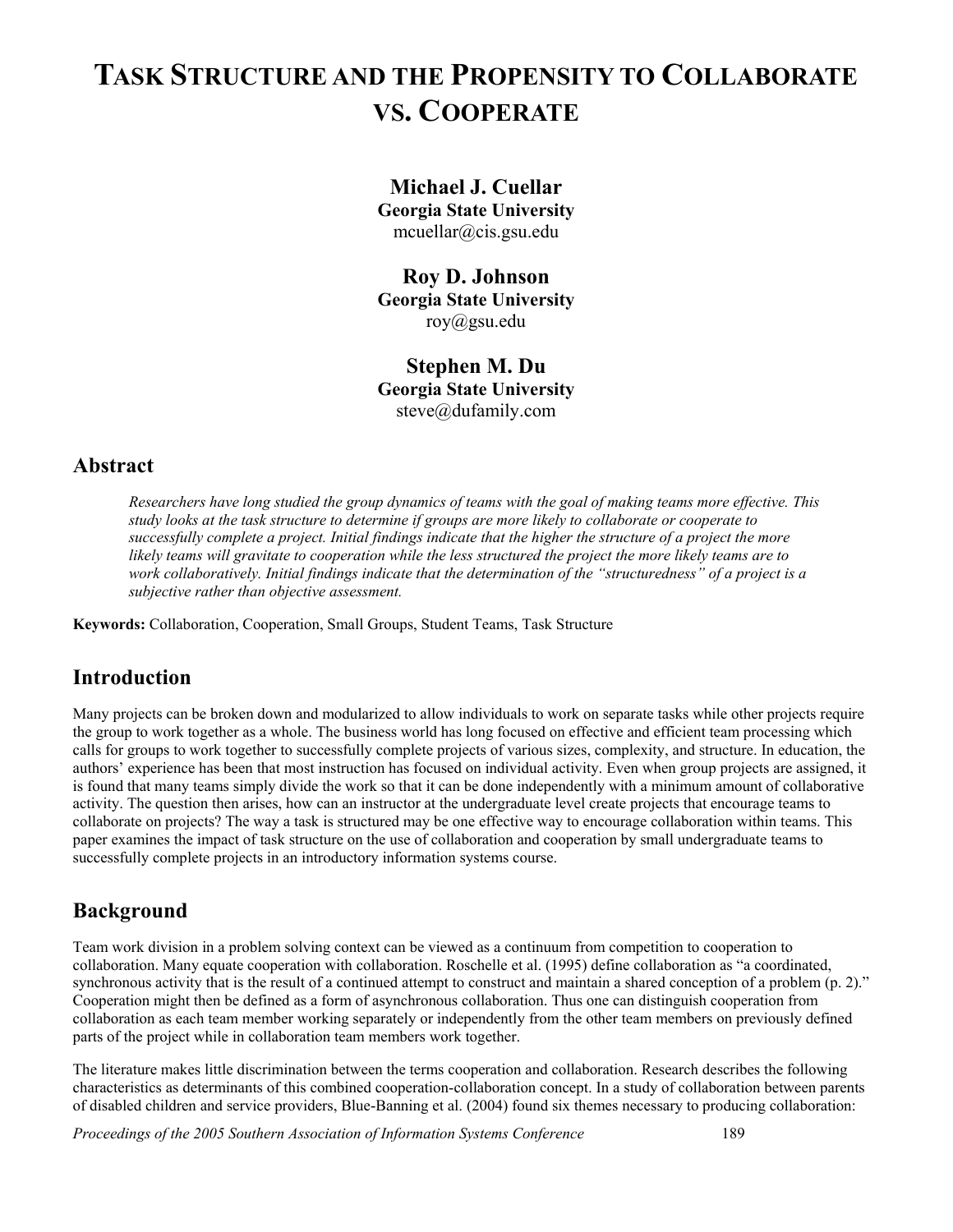Communication, Commitment, Equality, Skills, Trust, and Respect. In the business world, Amabile et al. (2001) found three categories of team and team member characteristics that appear to predict collaborative success: (1) project-relevant skill and knowledge, (2) collaboration skill, and (3) attitudes and motivation. "The most important features of project-relevant skills and knowledge appear to be diversity and complementarity in the skills, perspectives and knowledge of team members, paired with a common core of understanding about the problem domain; the existence of this constellation of presumably depends on an appropriate selection of collaborators (p. 419)." Collaboration skill appears to stem from experience with collaborative relationships. "The most important attitude appears to be trust. Other attitudes include: Intrinsic interest, openness to change, different people and new ideas. Equality of stakes in outcomes. Understanding of cultural differences (p. 419)."

Task structure also has an effect on the propensity to collaborate. Chizhik et al. (2003) defined well-structured tasks as "...activities with a clearly specified problem and only one possible solution." They defined ill-structured tasks as possessing "multiple possible solutions that can be evaluated subjectively as good or poor". They further point out that "well-structured tasks may make it easier for participants to distinguish correct from incorrect solutions such that they value the correct solution and the abilities necessary to find that solution; this situation contributes to a task orientation on the part of the group. Illstructured tasks may make it easier for group members to consider each other's suggestions and encourage participation from all group members; this situation strengthens the group's collective orientation." (Chizhik et al. 2003).

Van De Ven et al. (1976), found that task uncertainty, defined as "the difficulty and variability of the work undertaken by an organizational unit (p. 324)", to be positively associated with a greater use of personal coordination mode and a greater use of group coordination. They go on to describe the determinants of "coordinating modes" as task uncertainty, task independence and unit size. They split task uncertainty into two parts: task difficulty (analyzability, complexity of solution processes, level of effort required to solve the problems) and task variability (sameness of work, variety/repetitiveness of methods, number of work exceptions). Task interdependence they defined as the extent to which the team members are dependent upon each other (Van De Ven et al. 1976).

Related research has been done in the area of problem-based learning, which is a student centered approach to teaching that was originally developed for medical education in the 1970's (Savery 1995). In the past decade there has been an increased adoption of the practice within the medical field and in other professional disciplines such as architecture, law, and business (Camp 1996). In a problem-based learning environment, it is expected that students will benefit from the deeper thought processes that are called on during problem solving situations. Authenticity of problems that are complex and unstructured is a key factor because it promotes higher level thinking activities such as conjecture, argumentation, and collaboration (Kolodner 1996). Although proponents of problem-based learning have been very vocal in promoting its benefits, more recent reviews of the evidence question its comparative advantage over conventional curricula (Norman 2000). This study extends the work in problem-based learning by focusing on the cooperative and collaborative aspects of team interaction during project activity. In this study, a low degree of task structure is hypothesized to promote collaborative activity that involves critical thinking as team members engage in a problem solving dialogue.

### **Research Question**

In the business education environment, it is of interest to teach students to work together in teams. This is viewed as an essential skill for success in the business environment. Educating students to work in teams starts at the beginning of their academic careers in the entry-level courses with required group projects.

Educators would like to encourage students to not merely cooperate, but collaborate in completing projects. Given that the literature is relatively sparse in defining the determinants of collaboration, this study was designed to be a first step in a program of research to identify methods to encourage students to collaborate on projects. Beyond the determinants of collaboration described above, the authors selected project structure as a construct on which to focus.

Project structure was defined in a manner similar to Amabile, et al (2001), using the "definedness" or lack of scope for interpretation of the requirements of a task to establish the level of task structuredness.

Thus the research question was stated as:

#### **To what extent does task structure affect the propensity of teams to collaborate vs. cooperate?**

By propensity, the authors mean the tendency or natural inclination toward a course of action. Hence, this study asks if the structure of a task affects the inclination of teams to work together as a committee of the whole as opposed to working on predetermine parts as individuals. The authors hypothesize that in well-structured projects, teams would be more likely to work cooperatively. In poorly structured tasks, it is hypothesized that teams will be more likely to collaborate in an attempt to

*Proceedings of the 2005 Southern Association of Information Systems Conference* 190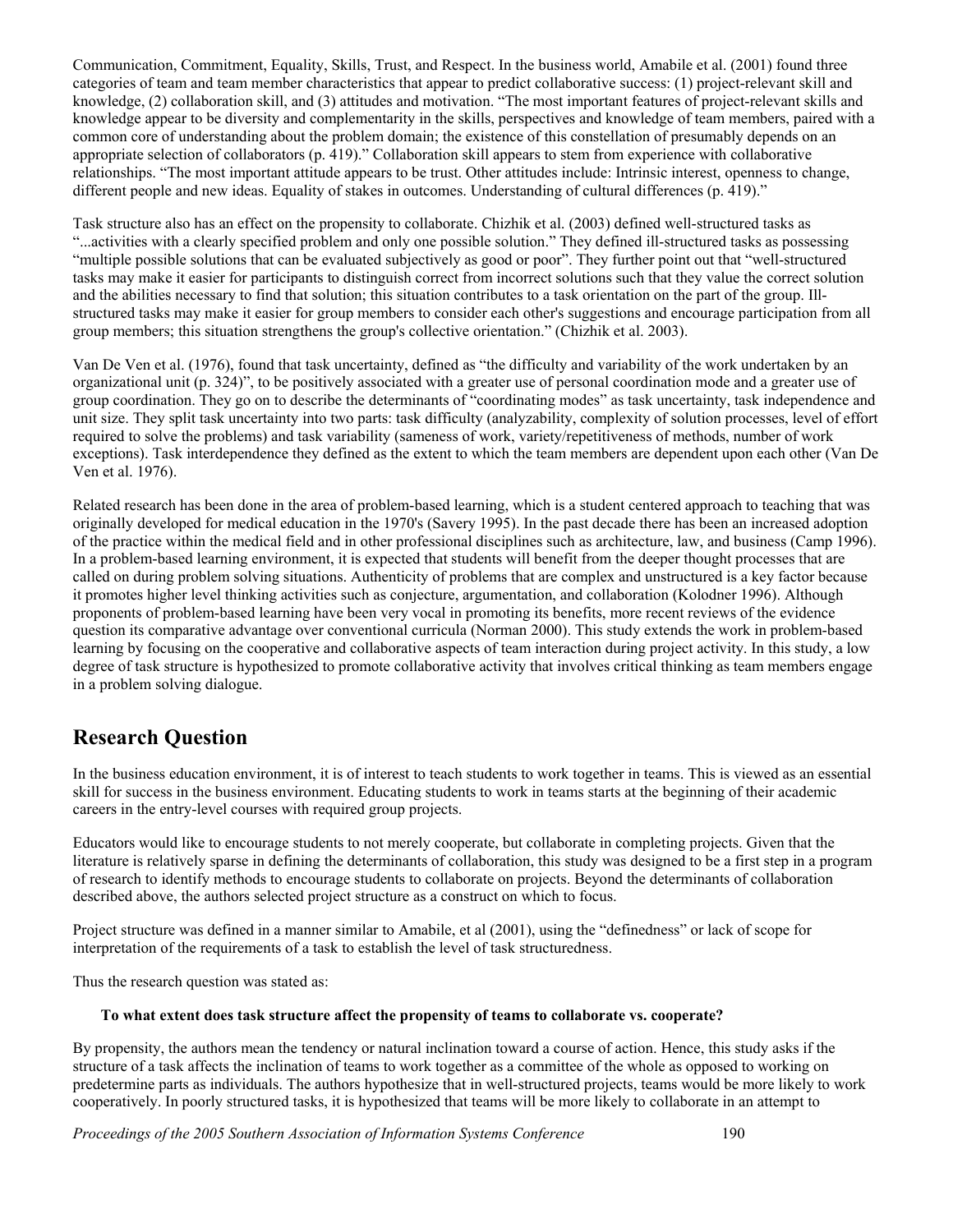complete the project successfully. It is expected that in well structured projects, more time would be spent working individually while in poorly structured projects more time would be spent working together in a group.

As no prior studies were found that had performed this analysis in an undergraduate environment, two team projects were examined within an existing course. As in most universities, the predominant instructional style within the author's university is lecture with individual study and group projects. While in group projects, the students already cooperated, it was anticipated that if the project structure was varied so that tasks because less "defined" and more open to interpretation, that the level of collaboration would increase.

### **Procedure**

The authors used a positivist, quantitative approach for this study. The time spent collaborating/cooperating was assessed by the collection and analysis of self-reported time spent in these activities.

The pilot study took place in a Business School at a large urban university in the southern United States. The Business School requires an Introduction to Computer-Based Information Systems course for students from all departments and can be used as an elective by members outside of the college. Two sections of the course were examined with an enrollment of 60 undergraduate students and 58 students completing all parts of the study. Demographically, the students had an average age of 22.5, and were taking 12.6 semester credit hours and had 22.3 hours committed to employment during the week. In one class, groups were assigned by the instructor ensuring a mix of gender, race, and class rank. The other class allowed self-selection of team composition resulting in 54.5% single gender groups.

Students enrolled in this course were required to complete two major group projects. The first project, performed in teams of three students, was to develop a small database system using Microsoft Access. This project was highly structured in that the deliverables were closely defined in terms of structure of the database, input and output formats. Processes were identified including normalization, importing, creating primary keys, modifying properties and establishing relationships. Deliverables were also identified and included queries, forms, and reports.

The second project was much less structured. In teams of two, the students selected a topic and produced at least a four-page research paper and a five-minute PowerPoint assisted presentation. For this project, the deliverables were loosely defined leaving much open to determination by the students. The students select a topic from a list provided by the instructor. The paper's format was prescribed in terms of content and citations. The remainder of the paper was at the students' discretion.

In addition to the deliverables, the students completed a journal of their team's activities during the two project periods. In their individual journals, students recorded the meetings and interactions that they had during the project. Each student recorded the date, start time, stop time, location, attendees, events and issues. A sample of journal entries is included in Appendix 1. The contents of the journal were not graded.

 Given that these were team projects with a single deliverable to be submitted by each individual, it was necessary for teams to either collaborate or cooperate to complete the project. It was anticipated that their initial time would be spent collaboratively to establish roles, exchange e-mail addresses and phone numbers. This collaboration at the beginning of the project would then be followed by either periods of collective activity indicative of collaboration or individual activity indicative of cooperation.

To assess the levels of cooperation and collaboration that occurred during the projects, the authors operationalized collaboration time as time spent working together and cooperation as time spent working independently. The propensity to collaborate would be assessed by a ratio of the time spent collaborating versus time spent cooperating. An analysis was conducted on the amount of time and type of interactions found in the journals submitted by the students.

The individual journals of each team member were consolidated into a team journal. Each line showing cooperative activity (only the student had been working) was recorded. For each line of collaborative activity (multiple team members working together), a single entry for activity was retained in the journal. Where times reported by the students differed, if two reported the same times, those times were accepted as accurate. Where no time matches occurred, the longest amount of time was accepted. The total amount of time spent collaborating and cooperating was then entered into a summary analysis sheet. The average of total time and the corresponding standard deviation were computed. Those consolidated team entries with total time and number of lines varying by more than one standard deviation toward zero were eliminated as possessing insufficient data. The eliminated teams were deemed to have failed to properly report their time.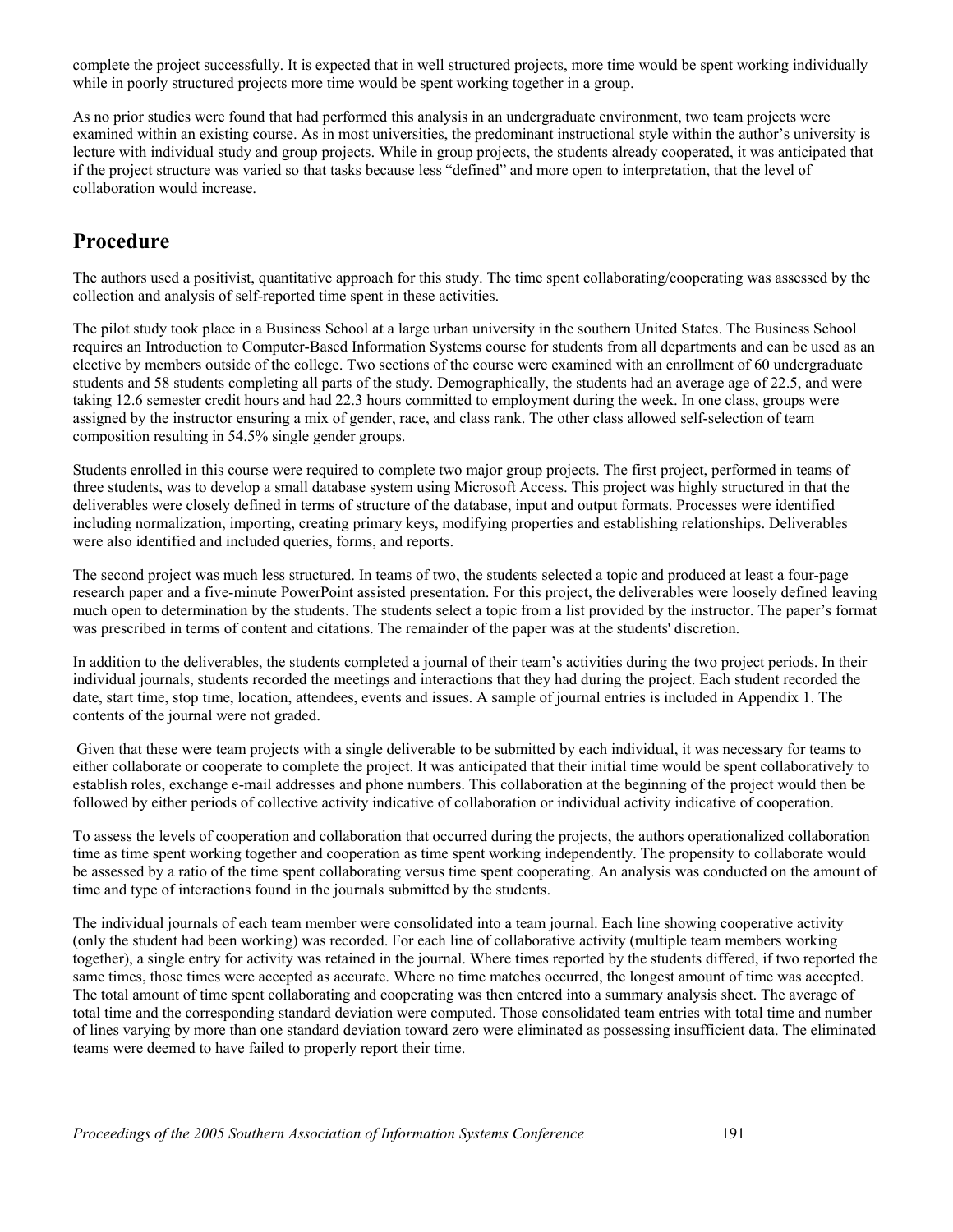### **Findings**

Data from the first "structured" project provided responses from 58 students in 21 teams of three. After reviewing the data, 19 teams were identified as valid for analysis. The teams on average used 1,108 minutes to complete the task and reported 15 lines in their consolidated journals. The percentage of time allocated to cooperation and collaboration was then derived. Preliminary results show that on average 673 minutes (60.6%) was allocated to cooperative activities with 437 minutes (39.4%) in collaborative activities.

The second "unstructured" project included 61 students in 30 teams of two (there was one team of three). After reviewing the data, 19 teams were identified as valid for analysis. These teams on average used 1,217 minutes to complete the task and reported 15 lines in their consolidated journals. They reported on average 869 minutes (72%) was allocated to cooperation with 349 minutes (28%) allocated to collaboration activities.

### **Discussion and Conclusion**

The findings are contradictory to the hypothesis formed after the literature review. The authors anticipated much higher levels of collaboration on the "unstructured" project. On further analysis, it was recognized that the authors defined what was "structured" versus "unstructured." In fact, in observation of one class, more expressions of difficulty and uncertainty came from the students related to the project considered "structured" rather than the one considered "unstructured." The authors hypothesize therefore that "structuredness" is subjective for each team. What may appear structured to students may in fact appear "unstructured" to the team members. The revised experimental model now appears as in figure 1.



#### Figure 1: Experimental Model

In the next round of this study, the authors will poll the students' perception of the "structuredness" of the projects in addition to collecting their time journals. Questions have been added to the post project surveys to measure that determinants of task structure as described by (Van De Ven et al. 1976). These questions will measure the degree of task difficulty, variability and interdependence related to each project as perceived by the students. The questions are listed in Appendix 2.

Following the collection of data, these questions will be subjected to reliability analysis including calculation of Cronbach's Alpha. The individual questions will then be aggregated into single measures of difficulty, variability and interdependence. The aggregated measures will then be used in a multi-variate regression to determine the correlation of these items with the amount of time spent in collaboration.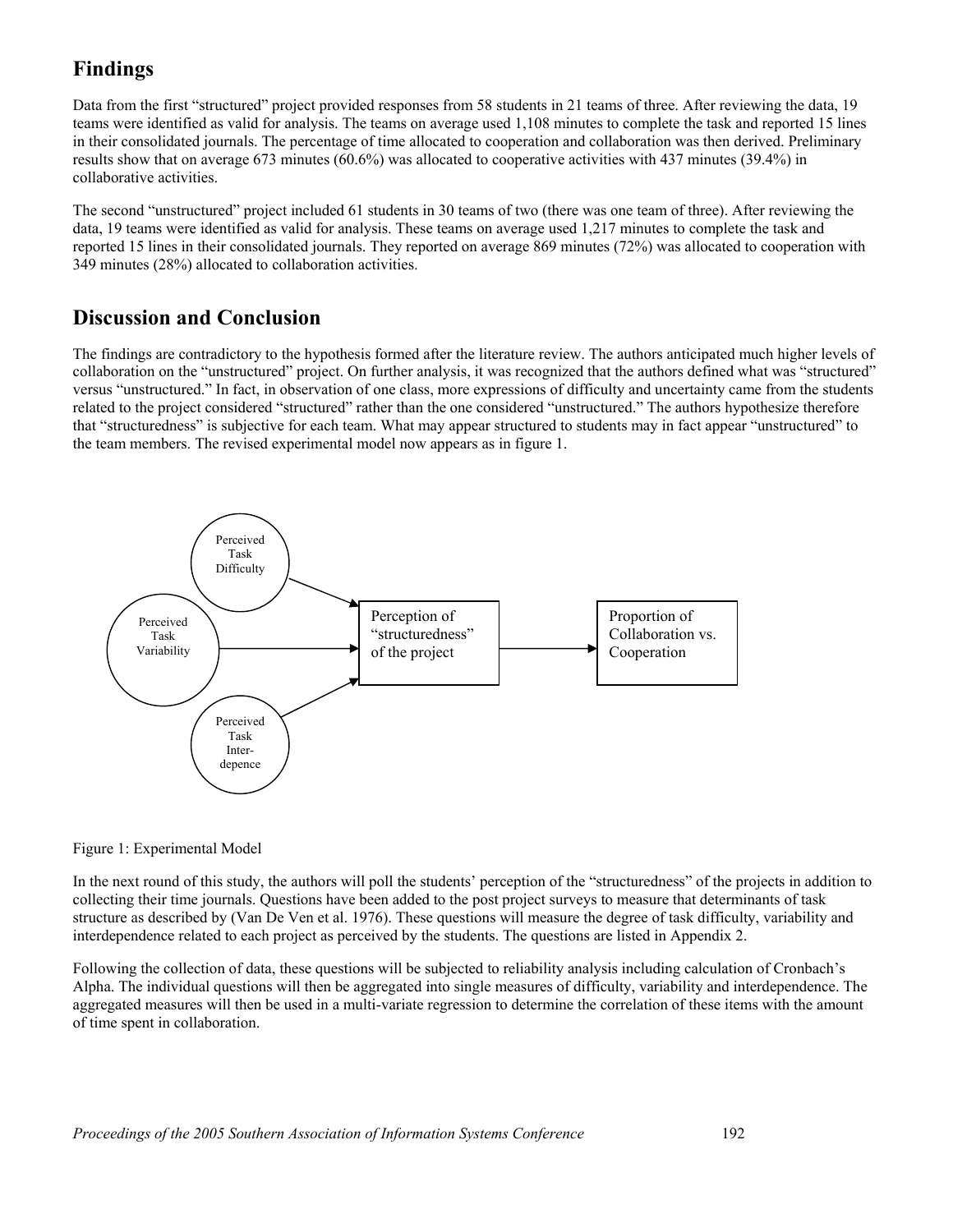### **References**

- Amabile, T.M., Patterson, C., Mueller, J., Wojcik, T., Odomirok, P.W., Marsh, M., and Kramer, S.J. "Academic-Practitioner Collaboration in Management Research: A Case of Cross-Profession Collaboration," *Academy of Management Journal* (44:2) 2001, pp 418-431.
- Blue-Banning, M., Summers, J.A., Frankland, H.C., Nelson, L.L., and Beegle, G. "Dimensions of Family and Professional Partnerships: Constuctive Guidelines for Collaboration," *Exception Children* (70:2), Winter, 2004 2004, pp 167-184.

Camp, G. "Problem-Based Learning: A Paradigm Shift or a Passing Fad?," *Medical Education Online* (1:2) 1996, pp 1-6.

- Chizhik, A.W., Alexander, M.G., Chizhik, E.W., and Goodman, J. "The Rise and Fall of Power and Prestige Orders: Influence of Task Structure," *Social Psychology Quarterly* (66:3), September, 2003 2003, p 303.
- Kolodner, J.L., Hmelo, C., and Narayanan, N. H. "Problem-based learning meets case-based reasoning," International Conference on the Learning Sciences, AACE, Charlottesville, VA, 1996, pp. 188-195.
- Norman, G.R., and Schmidt, H. G. "Effectiveness of problem-based learning curricula: theory, practice and paper darts," *Medical Education Online* (34:9) 2000, pp 721-728.
- Roschelle, J., and Teasley, S. "The construction of shared knowledge in collaborative problem solving," in: *Computer Supported Collaborative Learning,* C.E. O'Malley (ed.), Springer-Verlag, Heidelberg, 1995, pp. 69-97.
- Savery, J.R., and Duffy, T. "Problem-based Learning: An Instructional Model and Its Constructivist Framework," *Educational Technology* (35:5) 1995, pp 31-38.
- Van De Ven, A.H., Delbecq, A.L., and Koenig, J., Richard "Determinants of Coordination Modes within Organizations," *American Sociological Review* (41:2), April, 1976 1976, pp 322-338.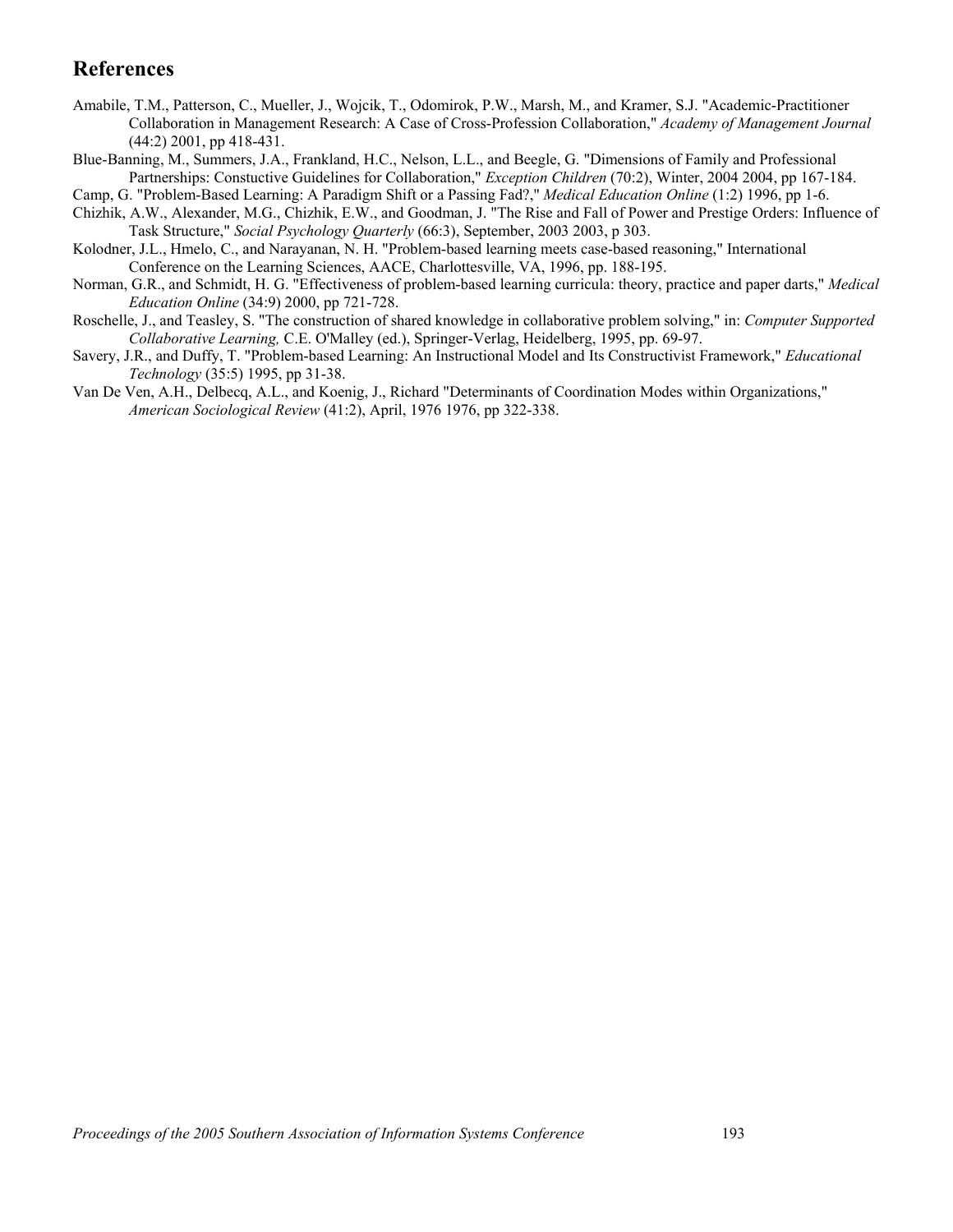## **Appendix 1: Example Individual Journal**

| <b>My Name:</b>         |                |              | <b>RRR</b>       |             |                      |              |                                                                                     |                                                                                            |
|-------------------------|----------------|--------------|------------------|-------------|----------------------|--------------|-------------------------------------------------------------------------------------|--------------------------------------------------------------------------------------------|
| Partner #1 $(P1)$ :     |                |              | <b>KKK</b>       |             |                      |              |                                                                                     |                                                                                            |
| <b>Partner #2 (P2):</b> |                | <b>SSS</b>   |                  |             |                      |              |                                                                                     |                                                                                            |
|                         |                |              |                  | M           | Who<br>was<br>there? | P            |                                                                                     |                                                                                            |
| Date                    | <b>Started</b> | <b>Ended</b> | Where?           | e           | <b>P1</b>            | $\mathbf{2}$ | What happened?                                                                      | Issues?                                                                                    |
|                         |                |              |                  |             |                      |              | Chose project leader,                                                               |                                                                                            |
| 10/19/0                 | 9:05           | 9:15         | Classroo         |             |                      |              | Discussed assignments,                                                              |                                                                                            |
| 4                       | AM             | AM           | m                | $\mathbf X$ | X                    | Χ            | Assigned tasks,                                                                     |                                                                                            |
| 10/22/0<br>4            | 12:00P<br>м    | 12:30P<br>М  | Compute<br>r Lab | $\mathbf X$ |                      |              | Looked over project<br>and began to<br>normalize tables.<br>Met up with group after | Had problems with<br>normalization; Emailed group<br>members for help<br>SSS had completed |
| 10/28/0                 |                |              | Classroo         |             |                      |              | class to get help on                                                                | normalization and started                                                                  |
| 4                       | 9:15AM         | 9:20AM       | m                | X           | $\mathbf X$          | X            | normalization                                                                       | queries                                                                                    |
|                         |                |              |                  |             |                      |              | Reviewed project and                                                                | Me and KKK had problems                                                                    |
| 10/28/0                 |                | 10:15A       | Compute          |             |                      |              | started working on                                                                  | getting the commission                                                                     |
| 4                       | 9:30AM         | м            | r Lab            | X           | X                    |              | reports                                                                             | amount onto table                                                                          |
| 10/28/0                 | 10:37A         | 10:40A       | Compute          |             |                      |              | <b>Emailed Professor</b><br>Johnson re:commission                                   |                                                                                            |
| 4                       | M              | М            | r Lab            | X           |                      |              | amount                                                                              |                                                                                            |
|                         |                |              |                  |             |                      |              | Emailed SSS to let him                                                              |                                                                                            |
| 10/28/0                 | 10:37A         | 10:40A       | Compute          |             |                      |              | know we were having                                                                 |                                                                                            |
| 4                       | M              | M            | r Lab            | X           |                      |              | problems with tables                                                                |                                                                                            |
|                         |                |              |                  |             |                      |              | Spoke with KKK                                                                      |                                                                                            |
| 10/31/0                 | 11:00A         | 11:20A       | On               |             |                      |              | regarding what was left                                                             |                                                                                            |
| 4                       | M              | M            | phone            | $\mathbf X$ | $\mathbf X$          |              | to be completed                                                                     | Tables still not corrected                                                                 |
| 11/4/04                 | 9:15AM         | 9:20AM       | Classroo         | $\mathbf X$ | X                    |              | Team discussed<br>commission amount                                                 | We couldn't figure out how to                                                              |
|                         |                |              | m                |             |                      | Χ            | Asked subsitute if he                                                               | calculate it.                                                                              |
|                         |                |              |                  |             |                      |              | had any suggestions for                                                             |                                                                                            |
|                         |                |              | Classroo         |             |                      |              | getting the commission                                                              | He was unsure of how to get it                                                             |
| 11/4/04                 | 9:20AM         |              | m                | $\mathbf X$ | $\mathbf X$          |              | amount                                                                              | into report.                                                                               |
|                         |                |              |                  |             |                      |              | SSS called and had                                                                  |                                                                                            |
|                         |                |              | On               |             |                      |              | figured out commission                                                              | All that was left to complete is                                                           |
| 11/4/04                 | 1:00Pm         | 1:03PM       | Phone            | X           |                      | X            | amount.                                                                             | last report.                                                                               |
|                         |                |              |                  |             |                      |              | KKK called to have me                                                               |                                                                                            |
| 11/6/04                 | 4:00PM         | 4:15PM       | On<br>Phone      | X           | X                    |              | check last report.<br>Checked it and gave ok.                                       |                                                                                            |
|                         |                |              |                  |             |                      |              |                                                                                     |                                                                                            |